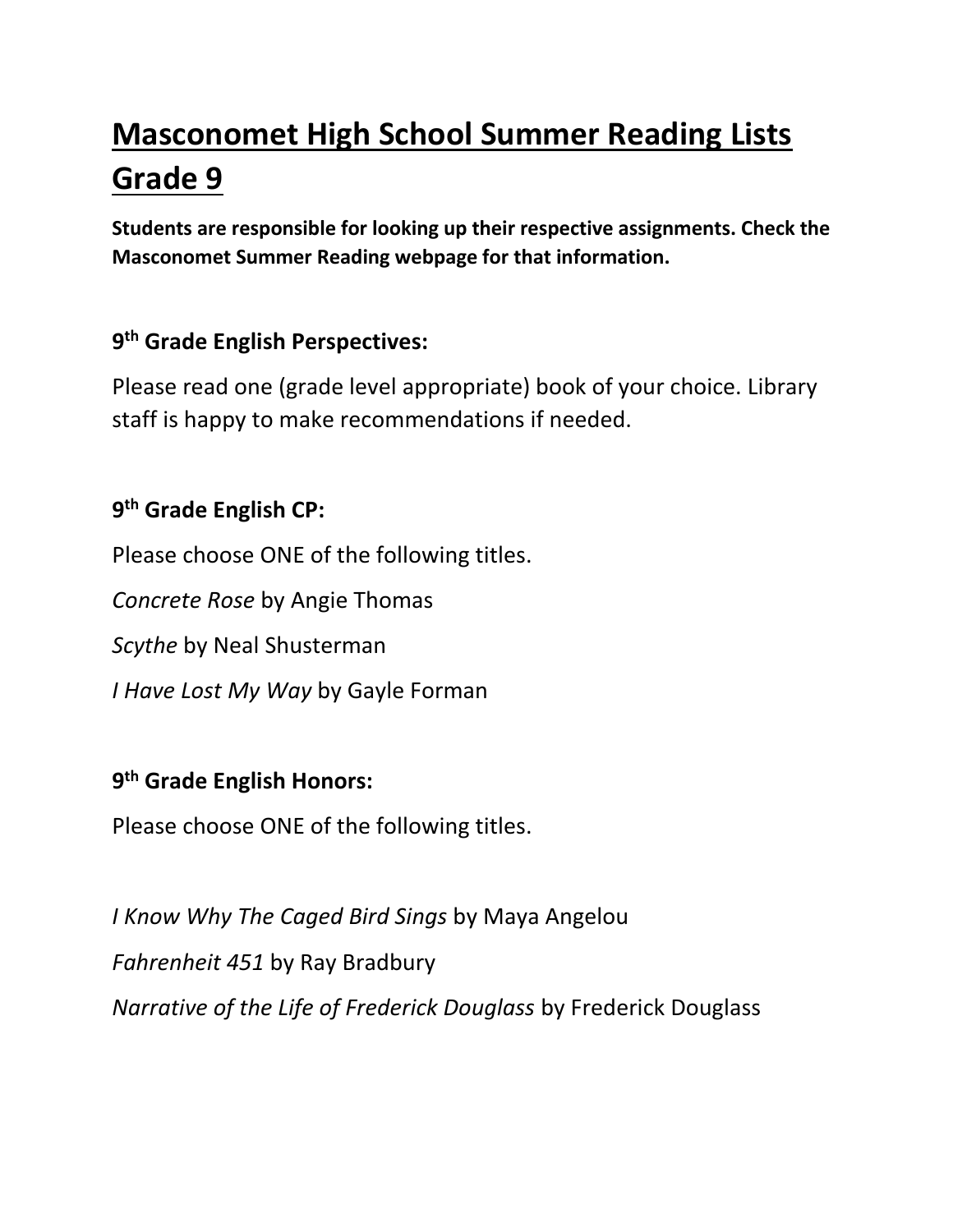# **Masconomet High School Summer Reading Lists Grade 10**

**Students are responsible for looking up their respective assignments. Check the Masconomet Summer Reading webpage for that information.**

## **10th Grade Honors & CP:**

Read *Escape from Slavery* by Francis Bok and one book of your choice. Library staff is happy to make recommendations if needed.

## **10th Grade Perspectives:**

Read ANY ONE book of your choice. Library staff is happy to make recommendations if needed.

## **Masconomet High School Summer Reading Grade 11**

**Students are responsible for looking up their respective assignments. Check the Masconomet Summer Reading webpage for that information.**

## **11th Grade AP:**

1. Read *Thank You for Arguing: What Aristotle, Lincoln, And Homer Simpson Can Teach Us About the Art of Persuasion* by Jay Heinrichs

2. Newspaper Assignment listed on Masconomet's webpage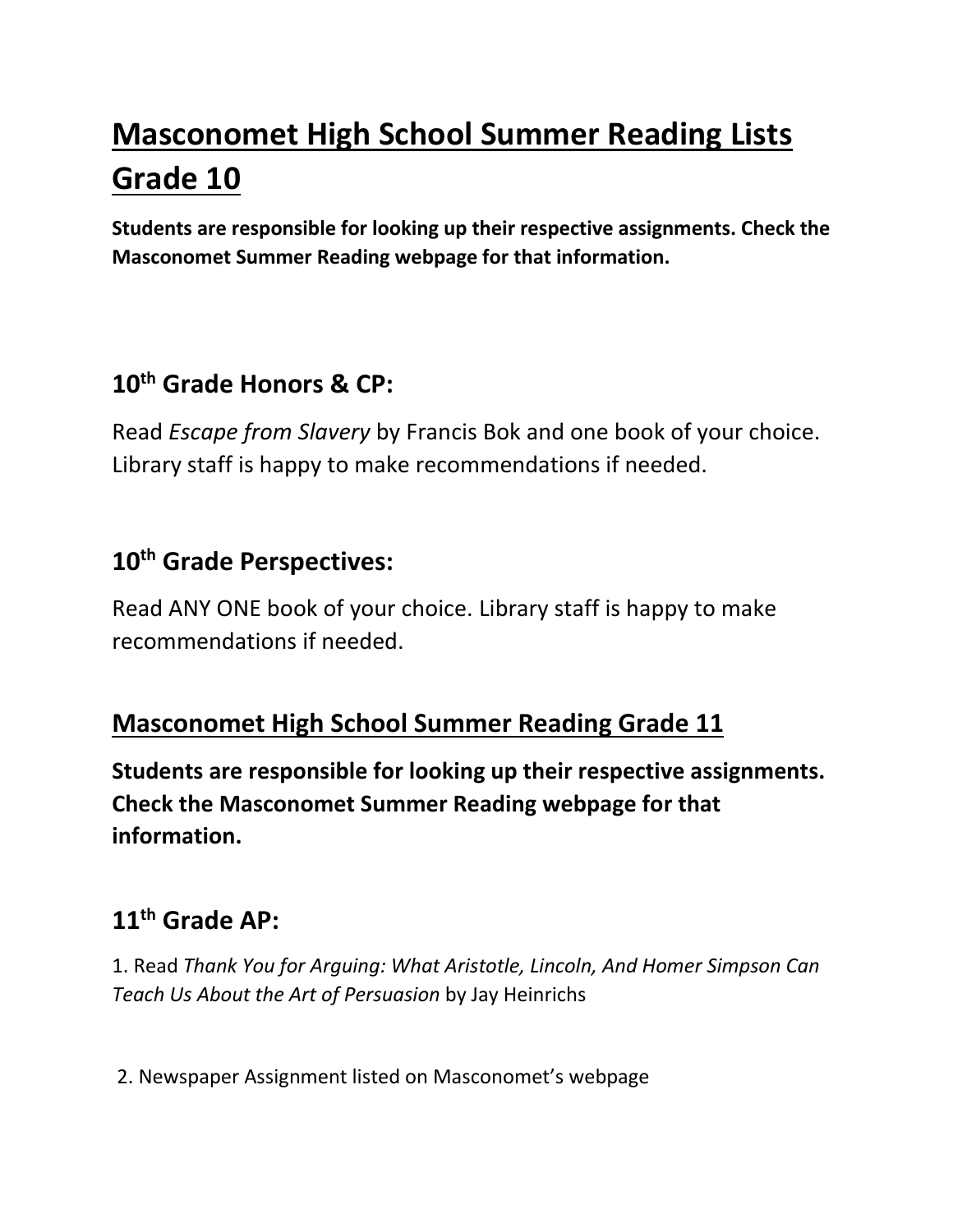## **11th Grade English Honors & American Studies Honors:**

1. Read one book from the list below.

*Ishmael* by Daniel Quinn

*Everything That Rises Must Converge* by Flannery O'Connor

*A Farewell to Arms* by Ernest Hemingway

*100 Selected Poems* by e.e. Cummings

*The Age of Innocence* by Edith Wharton

*Ceremony* by Leslie Marmon Silko

*As I Lay Dying* by William Faulkner

*The People's History of Sports in the United States* by Dave Zirin

*The Penguin Anthology of Twentieth Century American Poetry*, Edited by Rita Dove [READ ONE POEM BY EACH POET.]

2. Watch the PBS documentary *American Creed*

## **11th Grade CP English & CP American Studies:**

1. Choose one of these recommended texts.

*Little Fires Everywhere* by Celeste Ng

*The Lone Ranger and Tonto Fistfight in Heaven* by Sherman Alexie

*Feed* by M.T. Anderson

*Sailing Alone Around the Room* by Billy Collins

*Goodbye, Columbus* by Philip Roth

*Ishmael* by Daniel Quinn

*The Other Wes Moore* by Wes Moore·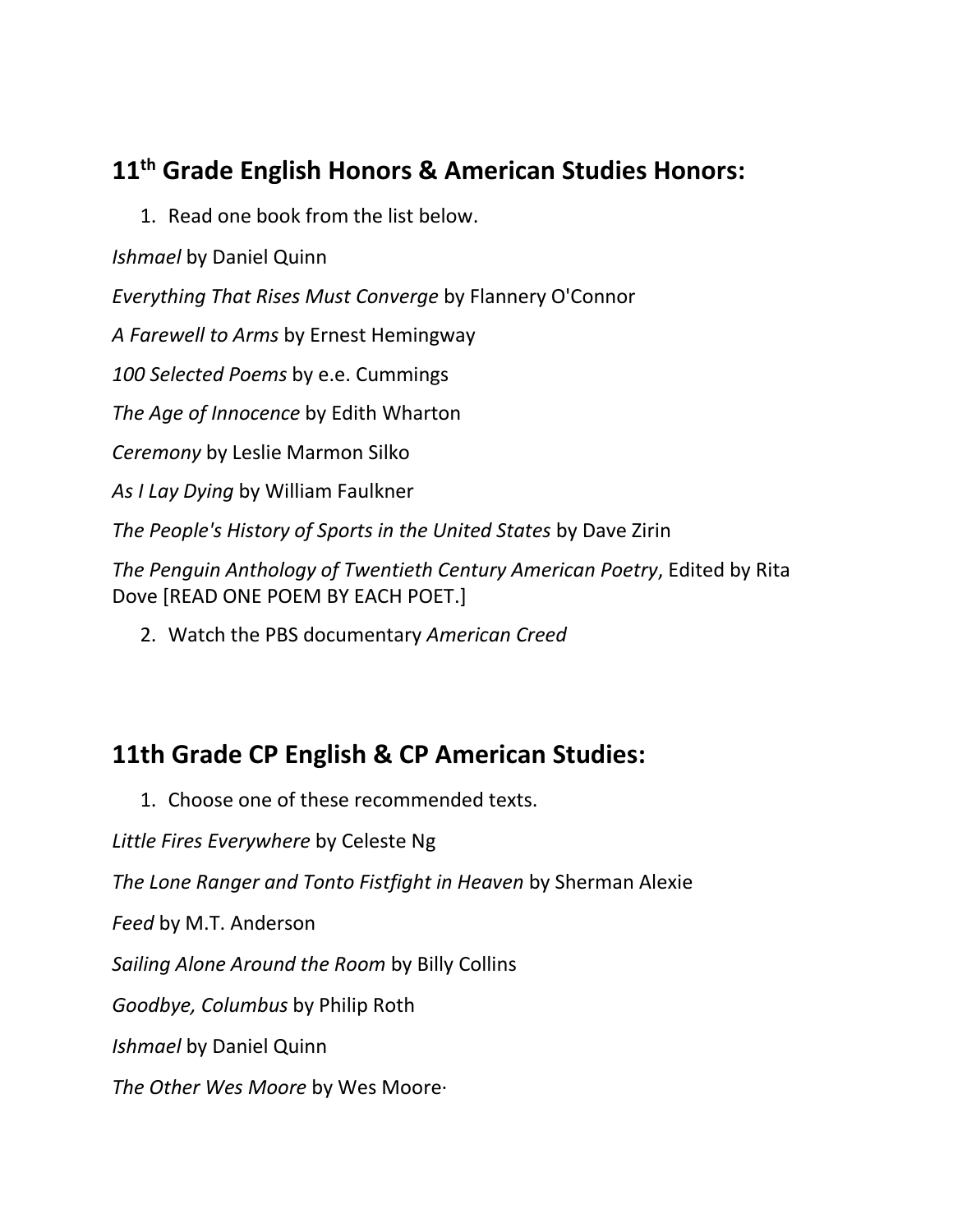*Revolutionary Road* by Richard Yates

*The People's History of Sports in the United States* by Dave Zirin

2. Watch the PBS documentary *American Creed.*

## **11th Grade Perspectives:**

Read at least one book of your choice. Library staff is happy to assist you if needed.

## **Masconomet High School Summer Reading Grade 12**

**Students are responsible for looking up their respective assignments. Check the Masconomet Summer Reading webpage for that information.**

#### **12th Grade Foundations in Literature:**

Read at least one book of your choice. Library staff is happy to assist you if needed.

#### **12th Grade Global Literature Honors & CP:**

Read any age appropriate book by a non-American author that you have not been assigned to read before. Library staff is happy to assist you if needed.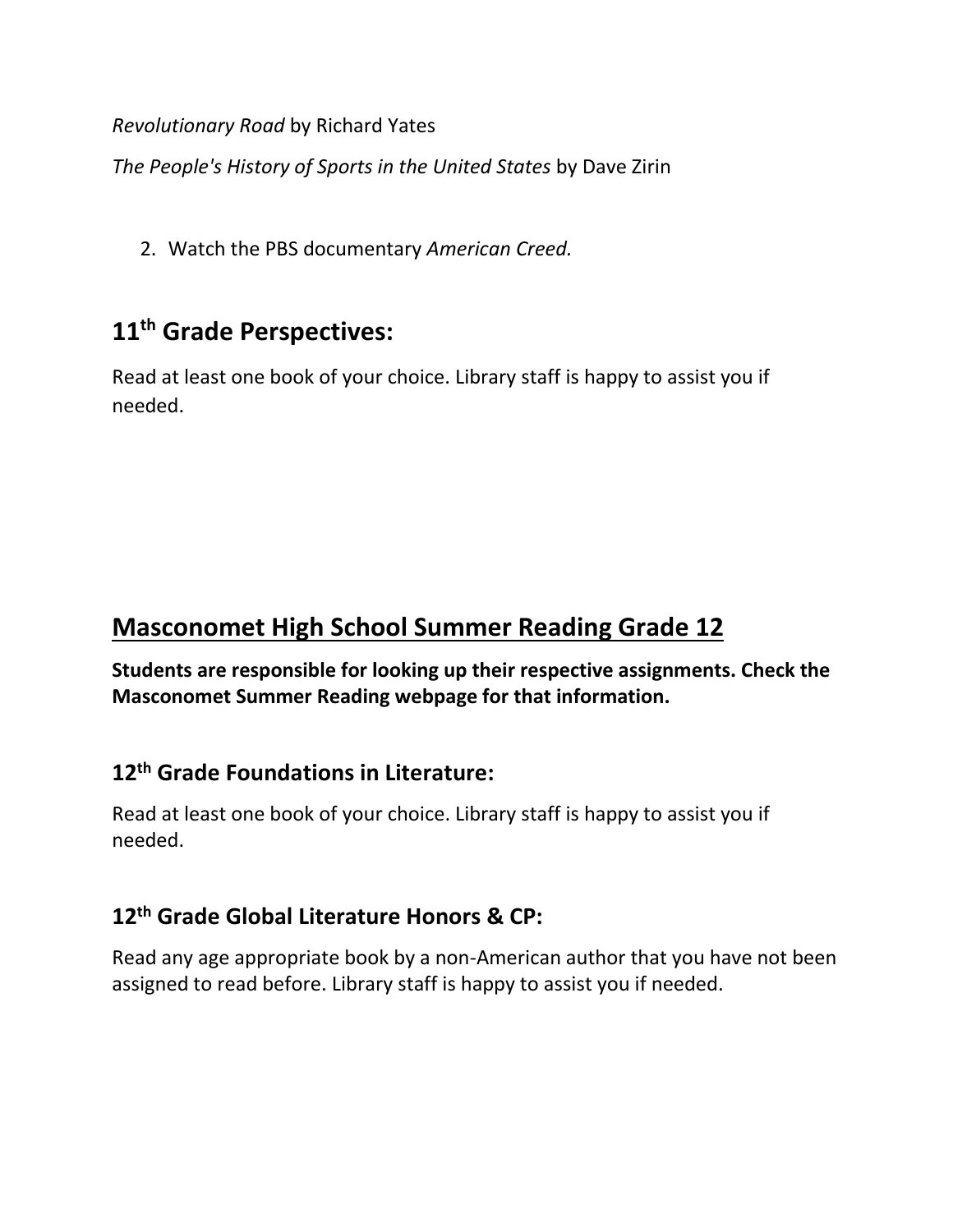#### **12th Grade Gothic Tradition of Literature and Film**

CP: Read one of the titles from the list below.

Honors: Read *The Picture of Dorian Gray* by Oscar Wilde and one of the titles below.

*The Picture of Dorian Gray* by Oscar Wilde (Honors) *The Haunting of Hill House* by Shirley Jackson *The Castle of Otranto* by Horace Walpole *The Time Machine* by H.G. Wells *The Turn of the Screw* by Henry James *Rebecca* by Daphne du Maurier *Wuthering Heights* by Emily Bronte *The Shining* by Stephen King **12th Grade The Graphic Novel:**

1. Read *Graphic Storytelling and Visual Narrative* by Will Eisner.

2. Read one book from this list:

- *Watchmen* by Alan Moore and Dave Gibbons
- *How I Made It To Eighteen* by Tracy White
- *Pride of Baghdad* by Brian Vaughan
- *Jar of Fools* by Jason Lutes
- -*Honor Girl* by Maggie Thrash
- -*Locke & Key: Welcome to Lovecraft* by Joe Hill and Gabriel Rodriguez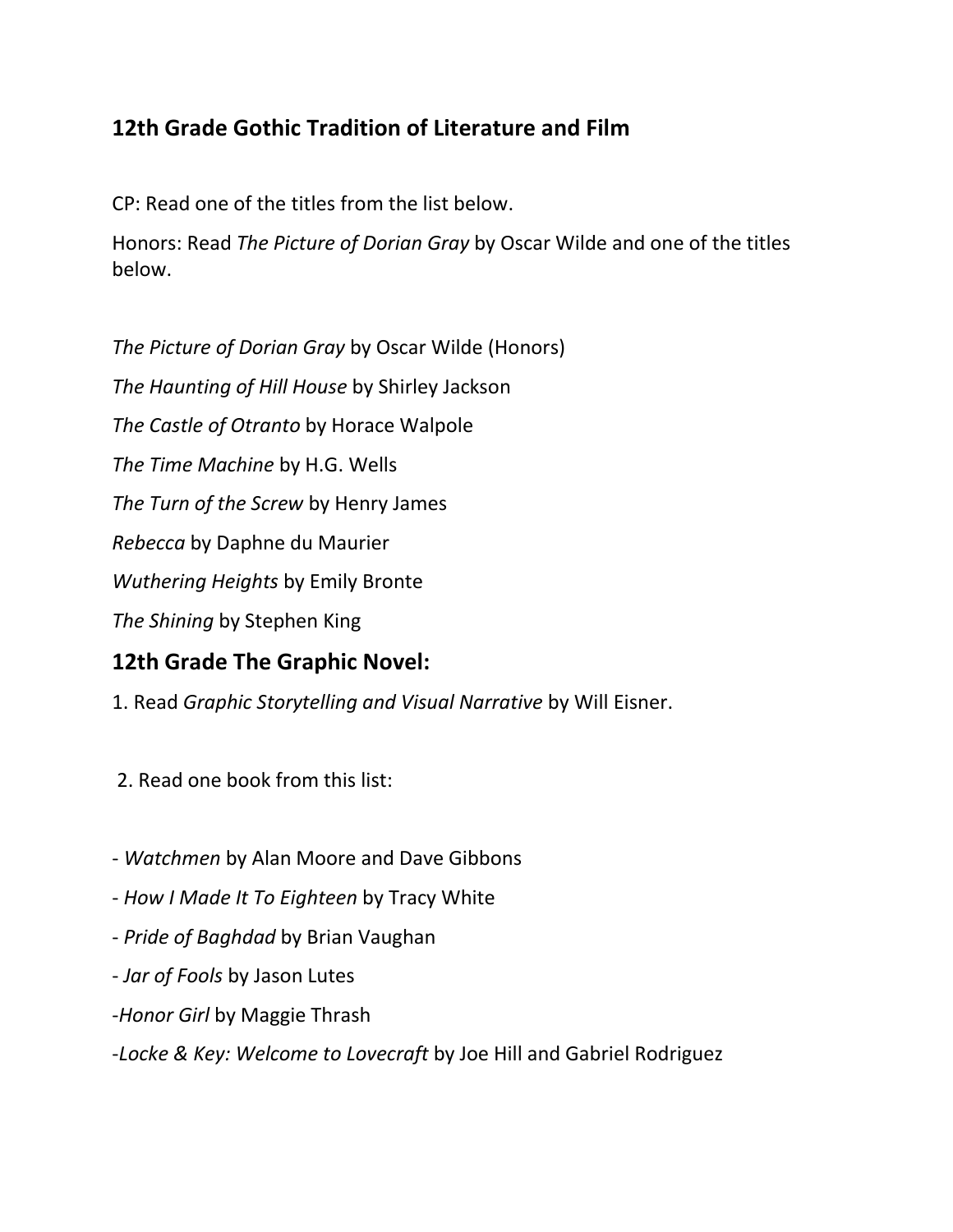#### **12th Grade AP English:**

- 1. REQUIRED: *The Making of a Poem* by Eavan Boland and Mark Strand
- 2. REQUIRED: Read one book from this list below.
- *Emma* by Jane Austen
- *No Country for Old Men* by Cormac McCarthy
- *Corelli's Mandolin* by Louis De Bernieres
- *The Bell Jar* by Sylvia Plath
- *Crime and Punishment* by Fyodor Dostoyrvsky
- *One Hundred Years of Solitude* by Gabriel Garcia Marquez
- *Passing* by Nella Larsen

**Students are responsible for looking up their respective assignments. Check the Masconomet Summer Reading webpage for that information.**

#### **12th Grade Poetry:**

1. REQUIRED: Read and sticky note your favorite and least favorite poems in Poetry 180: A Turning Back to Poetry by Billy Collins.

Be prepared to write an essay during the first week of school.

2. REQUIRED: Create an annotated anthology of your five favorite poems from the websites listed below. Click here for instructions on creating this anthology.